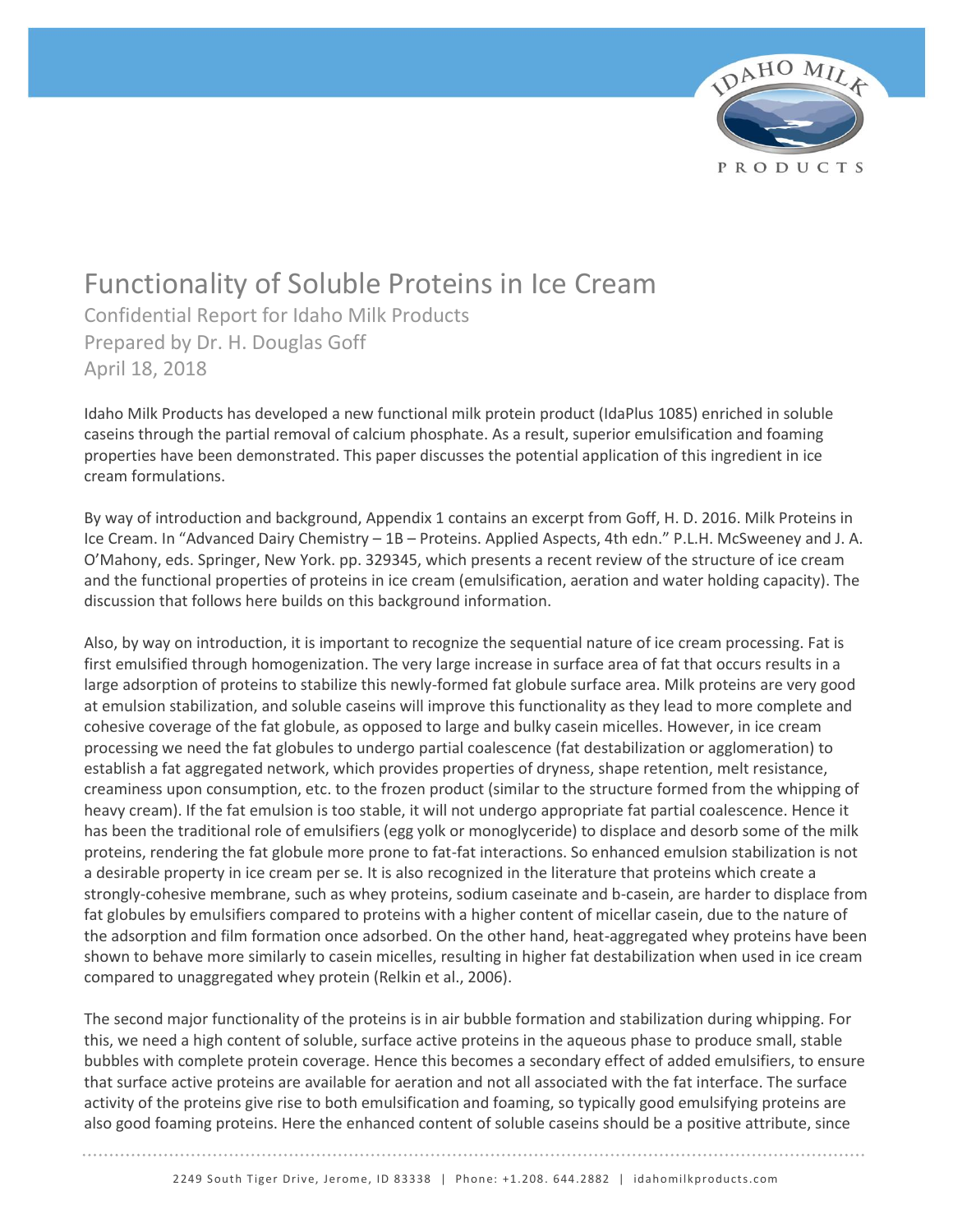they will enhance air bubble formation, assuming they are available in the aqueous phase. Once formed, secondary fat adsorption helps to stabilize the bubbles. It should be noted here that lower fat content in ice cream mix will also mean higher protein content in the aqueous phase, which should lead to better foam formation, but not necessarily better foam stability. During the freezing process, air bubbles tend to be distorted, which can lead to coalescence and channeling and eventually to shrinkage. It is thus important that the integrity of the individual bubbles is maintained. Foam stability in ice cream is thus reliant on the formation of a small, intact bubble with a strong interface.

The third functionality of proteins is in water holding capacity/protein-protein interaction, and or proteinpolysaccharide interaction and thus network formation in the freeze-concentrated unfrozen phase after freezing. Again, the enhanced level of soluble casein should be a positive attribute, leading to enhanced ice crystal stability and better shelf-life.

Our research group has completed several projects that may help to shed light on the functionality of soluble caseins in ice cream systems. Zhang and Goff (2004) studied the effects of EDTA-induced partial dissociation of casein micelles and the presence of emulsifiers on the aerating properties of milk proteins and the composition of air–serum interfaces in both dairy foams and ice cream. It was observed that added EDTA increased soluble caseins and improved the whip ability of milk protein solutions. EDTA induced more non-micellar caseins to adsorb at both fat–serum and air–serum interfaces while the addition of mono- and di-glycerides (MDG) caused fat globules to also directly adsorb to air–serum interfaces. The presence of EDTA in the absence of MDG increased the stability of the ice cream emulsion to shear (too much adsorbed protein) and greatly decreased the fat partial coalescence and the proportion of fat globules involved in air–serum interfacial adsorption. This they concluded that enhanced aeration can only occur if protein adsorption to fat is minimized or blocked.

Augustin and Clarke (2008) studied the effects of citrate addition to milks on the stability of milk foams. Citrate addition (0.1–0.5 mol added citrate kg−1 milk solids non-fat) improved the whipping properties of milks reconstituted from conventional low-heat (72°C for 30 s) and high heat (85°C for 30 min) powders. This effect was attributed to the role of citrate in dissociating casein micelles. Similar effects of citrate addition on foaming were obtained when the salts were added to skim milk concentrate prior to drying. Thus, they concluded that the citrated milk powders may deliver added functionality for enhancing the foaming properties of milks at both low and high application temperatures.

Subsequently, Prof. Augustin approached us to examine the functionality of citrated concentrated milk in ice cream. We conducted an investigation with two visiting exchange students from France (2013), but the results were not published. In 10% fat ice cream, the soluble caseins over-stabilized the emulsion creating a more continuous thin layer of proteins around the fat globules. This prevented the formation of a partially-coalesced fat network necessary for good air stabilization. Consequently, no improvement in foamability and a decrease in meltdown stability was observed. It was also observed that emulsifiers did not have the same impact on fat destabilization, and a higher level of emulsifier was needed, due to the more coherent protein film at the fat interface. In 2% fat ice cream, the air stabilization was dependent on level of citrate addition. If the quantity of soluble casein is too high, foam stability was reduced, similar to that observed with sodium caseinate - good at foamability but less so at foam stability. However, when micellar casein was also present, air stabilization was enhanced, suggesting that the combination of soluble and micellar casein led to sufficient protein interaction to enhance air bubble stability.

I was also involved in research at University College Cork in 2011 on the applications of concentrated milk from high hydrostatic pressure processing (HP) in ice cream formulations (Huppertz et al., 2011, 2012). HP treatment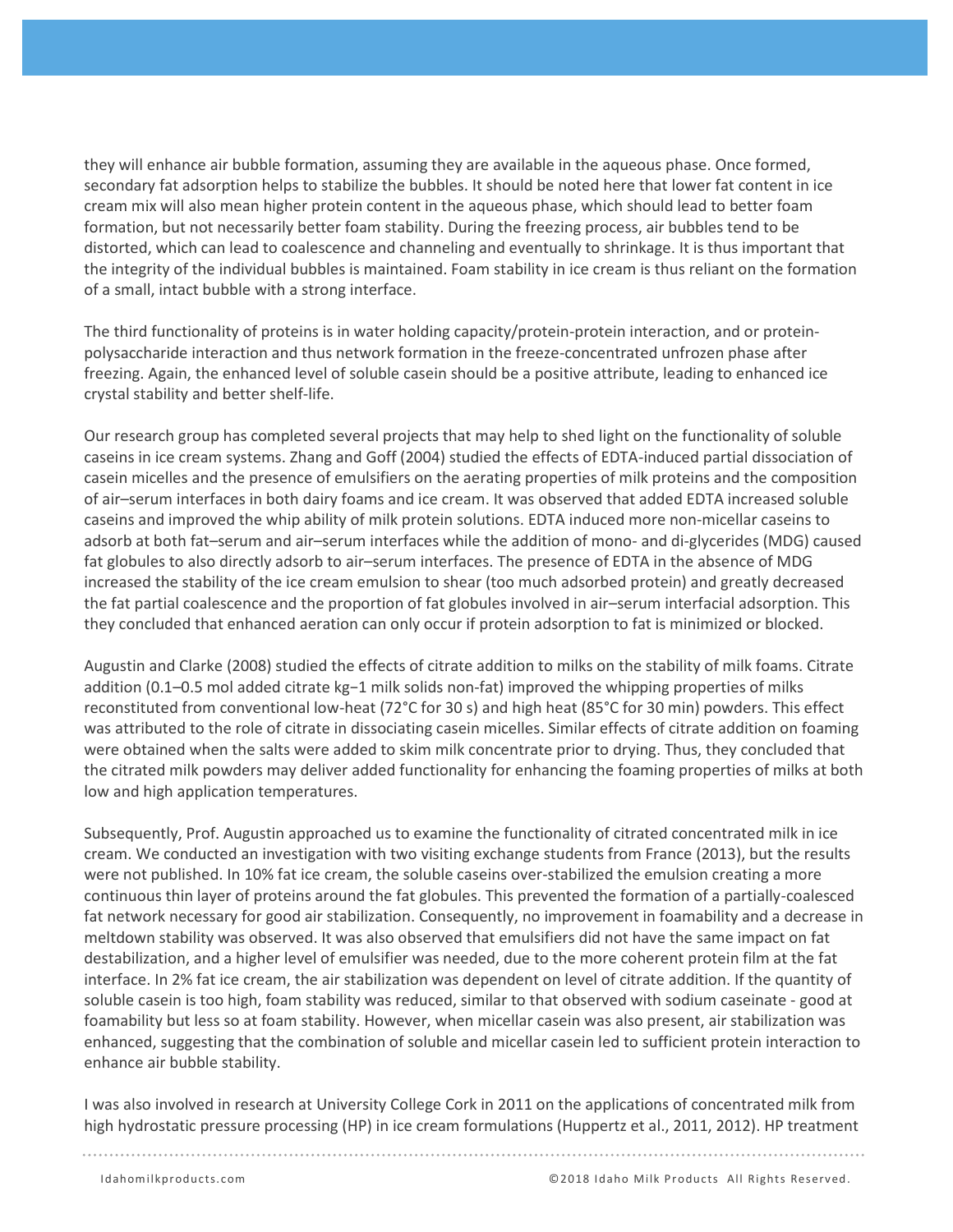had little effect on the size of the milk fat globules but increased the viscosity of the ice cream mix considerably. Transmission electron micrographs showed the presence of a network of micellar fragments, arising from HPinduced disruption. Ice cream from HP-treated mix showed a higher resistance to melting than ice cream from untreated mix. Although sensory analyses were not performed, the ice cream was also noted to be much smoother in texture. The network of micellar fragments is believed to be responsible for the increased viscosity and reduced melting and is hypothesized to occur because of calcium induced aggregation of caseins on decompression. We concluded that restructuring casein micelles in ice cream mix with HPP is an interesting technology for improving textural properties of ice cream and related products, and therefore it is worthwhile considering whether similar effects can be achieved using structured milk protein ingredients treated by other technologies, so as to circumvent the requirement of HP processing.

A recent trend in the ice cream industry has been the development of low-fat, low-calorie, high-protein, highoverrun frozen desserts (e.g., Halo-Top). In such products, the protein is responsible for aeration and air stability, with high overrun and in the absence of fat, and viscosity and water holding capacity in the unfrozen phase. Both structural requirements should also contribute to good texture.

From the above discussion, we can conclude that milk protein concentrates with enhanced soluble casein content should be able to deliver enhanced functionality to ice cream systems, but not in all cases. In normal to high-fat systems, the critical factor is over-stabilization of the fat globules, due to the enhanced emulsification properties of the proteins, which leads to a decrease in fat structuring directly, and also leads indirectly to a lack of protein for aeration at the whipping stage. Hence, the addition of small-molecule emulsifiers would need to be optimized to control protein adsorption to fat and ensure that proteins are available for foaming. In low-fat systems, the critical question is the balance of micellar to non-micellar caseins such that in addition to air bubble formation they also lead to air bubble stability to protect against distortion during freezing, channeling and the potential for product shrinkage. This consideration is even more relevant in high overrun products. In highprotein products, in addition to the above, solubility also has to be optimized so the protein does not deliver a chalky mouthfeel.

## References

Augustin, M. A. and P. T. Clarke. 2008. Skim milk powders with enhanced foaming and steam frothing properties. J. Dairy Sci. Technol. 88: 149-161.

Goff, H. D. 2016. Milk Proteins in Ice Cream. In "Advanced Dairy Chemistry – 1B – Proteins.

Applied Aspects, 4th edn." P.L.H. McSweeney and J. A. O'Mahony, eds. Springer, New York. pp. 329-345. Huppertz, T., M. A. Smiddy, A. L. Kelly and H D. Goff. 2012. High pressure processing for better ice cream. Agro Food Industry Hi Tech. 23(3): 22-24.

Huppertz, T., M. A. Smiddy, H. D. Goff and A. L. Kelly. 2011. Effect of high pressure treatment of mix on ice cream manufacture. Internat. Dairy J. 21: 718-726.

Relkin, P., Sourdet, S., Smith, A.K., Goff, H.D. and Cuvelier, G. (2006). Effects of whey protein aggregation on fat globule microstructure in whipped frozen emulsions. Food Hydrocoll. 20, 1050-1056.

Zhang, Z. and H. D. Goff. 2004. Protein distribution at air interfaces in dairy foams and ice cream as affected by casein dissociation and emulsifiers. Internat. Dairy J. 14: 647-657.

**Appendix 1**. Excerpt from Goff, H. D. 2016. Milk Proteins in Ice Cream. In "Advanced Dairy Chemistry – 1B – Proteins. Applied Aspects, 4th edn." P.L.H. McSweeney and J. A. O'Mahony, eds. Springer, New York. pp. 329- 345.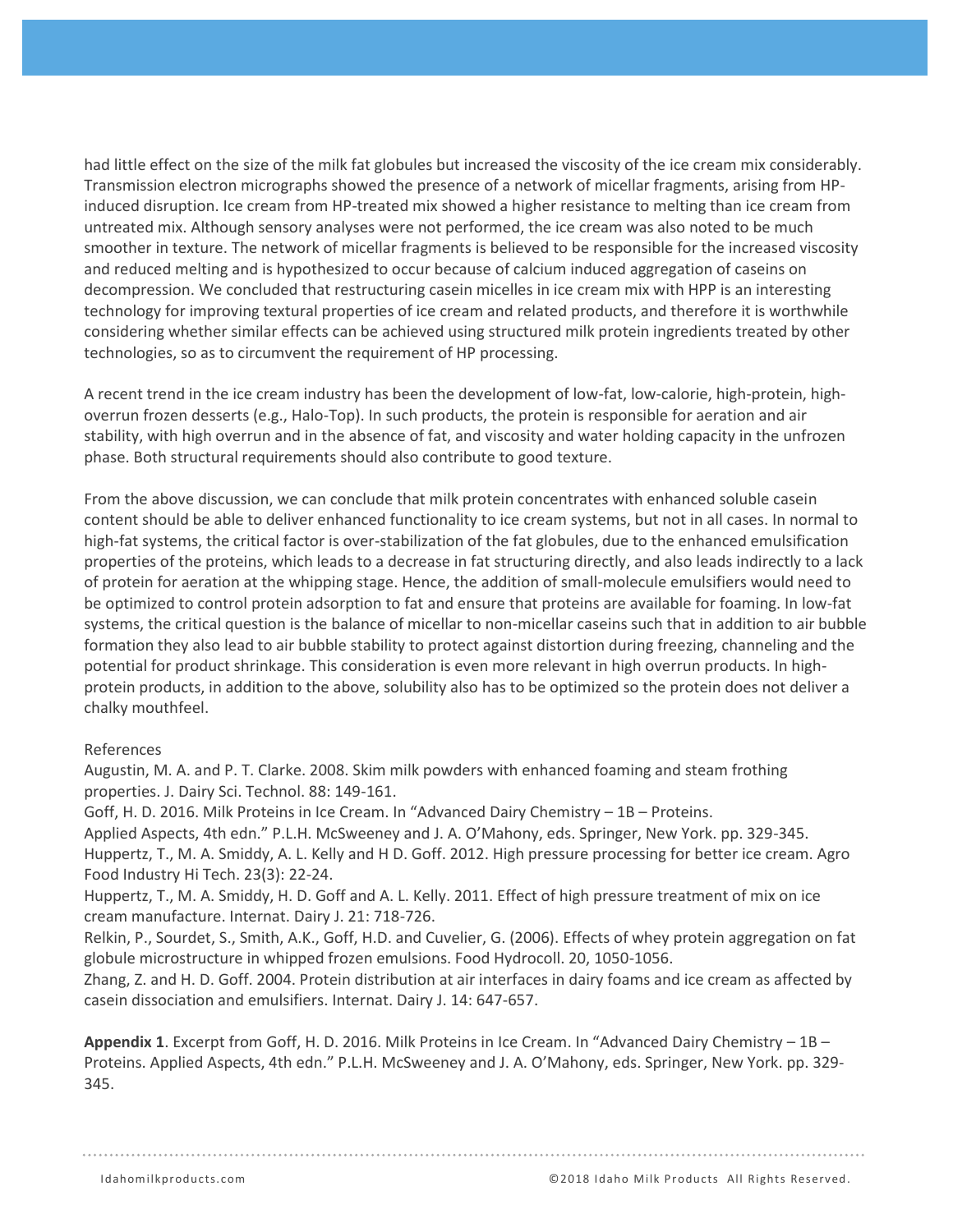Milk proteins contribute three important structural functions to ice cream. They emulsify the fat phase during homogenization to produce a stable emulsion in the mix state. Their subsequent interaction with emulsifiers during the ageing process reduces the adsorbed protein level, thus producing a fat emulsion that is able to partially-coalesce in the whipped and frozen ice cream and produce desirable fat structure. Proteins present in the serum phase of the mix during whipping contribute to the development of an air bubble interface that is capable of maintaining small and stable air bubbles. Unabsorbed proteins also increase mix viscosity, particularly in the unfrozen serum phase after cryo-concentration, which leads to enhanced body and texture and reduced rates of ice recrystallization.

## ICE CREAM STRUCTURE

The texture of ice cream is perhaps one of its most important quality attributes. It is the sensory manifestation of structure; thus, establishment of optimal ice cream structure is critical to maximal textural quality. It is also critical to processing parameters (e.g., dryness on extrusion), shelf-life, and quality parameters during consumption (e.g., shape retention during melting) (Muse and Hartel, 2004). Structurally, ice cream is comprised of thee discrete phases – fat globules, some of which may be partially-coalesced, air bubbles, and ice crystals – these are embedded into a freeze-concentrated unfrozen matrix of soluble sugars, proteins, minerals salts, stabilizers and water (Fig. 1). Both the fat phase and the air phase also have interfacial layers associated with them. An understanding of the functional role of proteins in ice cream depends on conceptualization of this structure. The structure of ice cream begins with the mix as a simple emulsion, with a discrete phase of partially crystalline fat globules surrounded by an interfacial layer comprised of proteins and surfactants (Fig. 2). The continuous, serum phase consists of the unabsorbed casein micelles in suspension in a solution of sugars, unabsorbed whey proteins, salts and high molecular weight polysaccharides. Ice cream is a complex food colloid in that the mix emulsion is subsequently foamed, creating a dispersed phase of air bubbles, and is frozen, forming another dispersed phase of ice crystals (Fig. 3). Air bubbles and ice crystals are usually in the size range of 20 to 50 µm (Caldwell et al., 1992). The serum phase is freeze-concentrated. In addition, the partiallycrystalline fat phase, at refrigerated temperatures, undergoes partial coalescence during the concomitant whipping and freezing process, resulting in a network of agglomerated fat, which partially surrounds the air bubbles and gives rise to a solid-like structure (Fig. 4) (Goff, 2002, 2006). Given this context, the functional role of protein can be examined, considering their behavior at the fat interface, the air interface and in the serum phase.

#### FUNCTIONAL ROLES OF MILK PROTEINS IN ICE CREAM

#### **Emulsification**

The interfacial behavior of milk protein in emulsions is well documented, as is the competitive displacement of proteins by low molecular weight surfactants (Chen and Dickinson, 1993; Euston et al., 1995, 1996; Granger et al., 2005a,b). In ice cream, the emulsion must be stable to withstand mechanical action in the mix state but must undergo sufficient partial coalescence to establish desirable structural attributes when frozen. These include dryness at extrusion for fancy molding, slowness of melting, some degree of shape retention during melting and smoothness during consumption. This implies the use of small molecule mix state but must undergo sufficient partial coalescence to establish desirable structural attributes when frozen. These include dryness at extrusion for fancy molding, slowness of melting, some degree of shape retention during melting and smoothness during consumption. This implies the use of small molecule surfactants (emulsifiers) to reduce protein adsorption and produce a weak fat membrane that is sensitive to shear action (Goff et al., 1987, 1989; Gelin et al., 1994, 1996a, b; Goff, 2002). Fig. 2 demonstrates the action of emulsifiers in ice cream by showing protein adsorption to fat globules in the absence of emulsifier (Fig. 2A), in which considerable casein micelle adsorption can be seen, and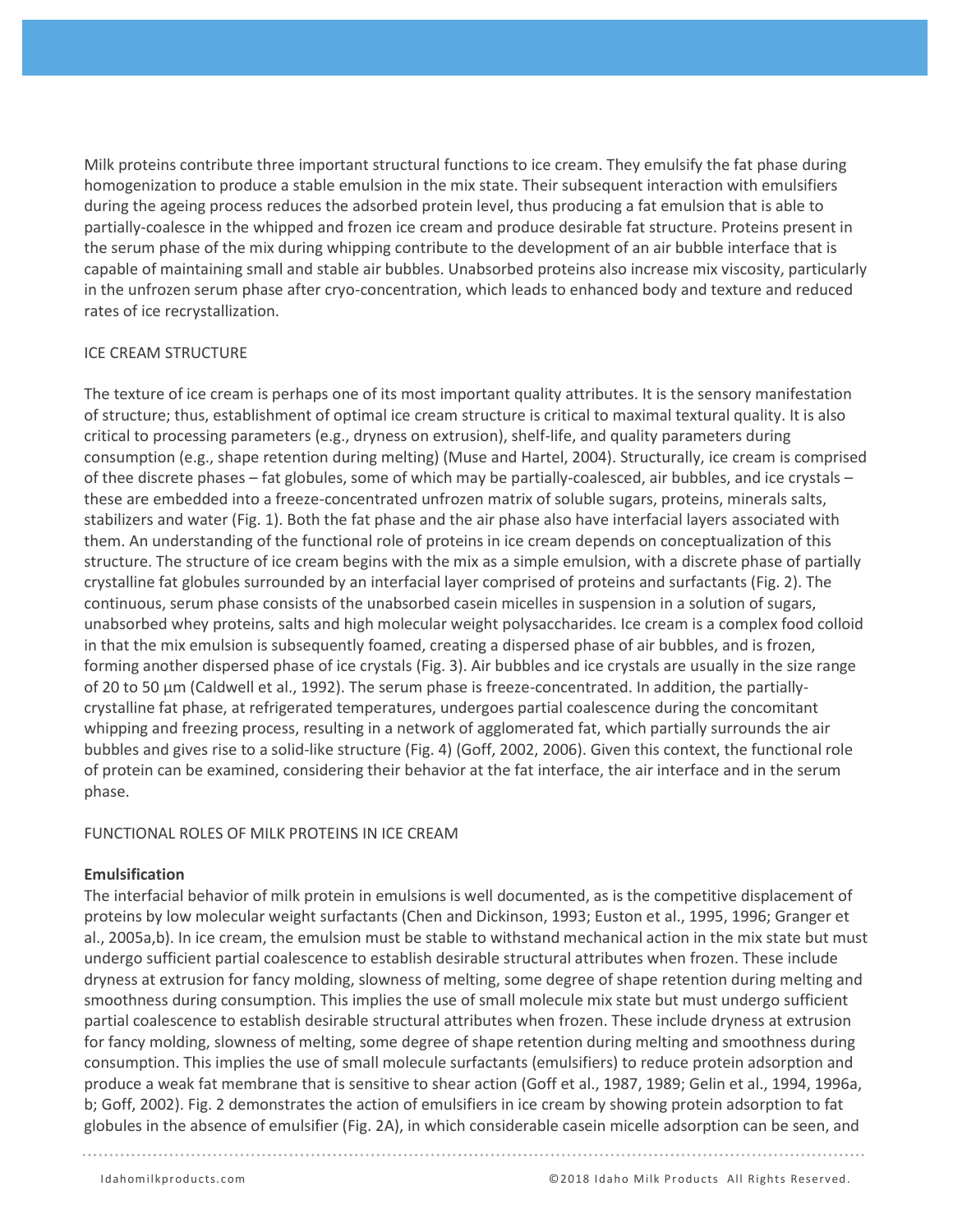in the presence of emulsifier (Fig. 2B), which shows little or no casein adsorption. The loss of steric stability from the globule, which was contributed by micellar adsorption, accounts for its greater propensity for partial coalescence during shearing. Partial coalescence is responsible for establishing a threedimensional aggregation of fat globules that provide structural integrity (Fig. 4). This is especially important if such integrity is needed when the structural contribution from ice is weaker (i.e., before hardening or during melting). Variables that affect the destabilization of fat in ice cream have been well studied (Kokubo et al., 1998; Sourdet et al., 2003; Mendez-Velasco and Goff, 2012a,b).

With respect to protein contribution to fat globule integrity, it is obvious from the studies to date that a weak surface layer is most desirable. Segall and Goff (1999) examined the susceptibility of ice cream emulsions to partial coalescence during shear when the emulsion was prepared with varying concentration and type of protein, while still retaining sufficient quiescent emulsion stability. The membranes of fat globules stabilized by an excess of whey protein (from whey protein isolate) are generally too stable to undergo partial coalescence (Sourdet et al., 2002; Zhang and Goff, 2005). However, the membranes of fat globules stabilized by limited whey protein isolate were more susceptible than those made from sodium caseinate or casein micelles, while those made from partially hydrolyzed whey proteins did not show sufficient quiescent emulsion stability (Segall and Goff, 1999). The problem with this approach, though, is that when casein was added after homogenization to the limited whey protein-stabilized emulsion, further casein adsorption to the whey protein stabilized membrane was rapid, unless suitably controlled (Segall and Goff, 2002a,b). Heat aggregation of whey proteins plays an important role in producing a fat globule interface that is more susceptible to partial coalescence (Sourdet, 2002, 2003; Granger et al., 2005a; Relkin et al., 2006). However, the heat-aggregated proteins by themselves may not be sufficient to establish a stabilizing membrane to get good homogenizing effects (Granger et al., 2005a). Thus, an understanding of protein structures and protein-surfactant interactions at the fat interface is critical to develop the optimal level of partial coalescence in the finished product.

#### **Aeration**

Milk proteins are well known for their foaming properties (Xinyi et al., 2010) and during the manufacture of ice cream, air is incorporated to about 50% phase volume. Thus, it should be unsurprising that milk proteins contribute to stabilizing the air interface in ice cream. Foam formation and stabilization in ice cream has recently been reviewed (Xinyi et al., 2010). Continuous air interfaces in ice cream can always been seen by scanning electron microscopy (Fig. 3B). During sublimation, these interfaces remain intact, suggesting that a combination of protein, emulsifier and fat forms a continuous layer separating the air bubble from direct contact with ice. This air interface is very important for overall structure and structural stability (Turan et al., 1999; Sofjan and Hartel, 2004). Loss of air, usually due to a lack of functional protein and the development of air channels, can lead to a defect known as shrinkage, the occurrence of which is fairly common and very significant for quality loss and unacceptability of the product (Dubey and White, 1997; Turan et al., 1999). The process of whipping heavy cream includes an initial protein adsorption to the air interface and a subsequent adsorption of fat globules and their associated membrane to the existing protein membrane of the air bubble (Stanley et al., 1996; van Camp et al., 1996). Globular fat adsorption to air interfaces is known to stabilize air bubbles from rapid collapse (Stanley et al., 1996; Chang and Hartel, 2002a,b). Proteins at the fat interface have also been fat globules and their associated membrane to the existing protein membrane of the air bubble (Stanley et al., 1996; van Camp et al., 1996). Globular fat adsorption to air interfaces is known to stabilize air bubbles from rapid collapse (Stanley et al., 1996; Chang and Hartel, 2002a,b). Proteins at the fat interface have also been shown to play an important role during the aeration of emulsions (van Camp et al., 1996; Zhang and Goff, 2005). Incorporation of air into ice cream in commercial whipping/freezing equipment is rapid, occurring within seconds, and at the same time, viscosity of the surrounding matrix increases exponentially due to freezing, such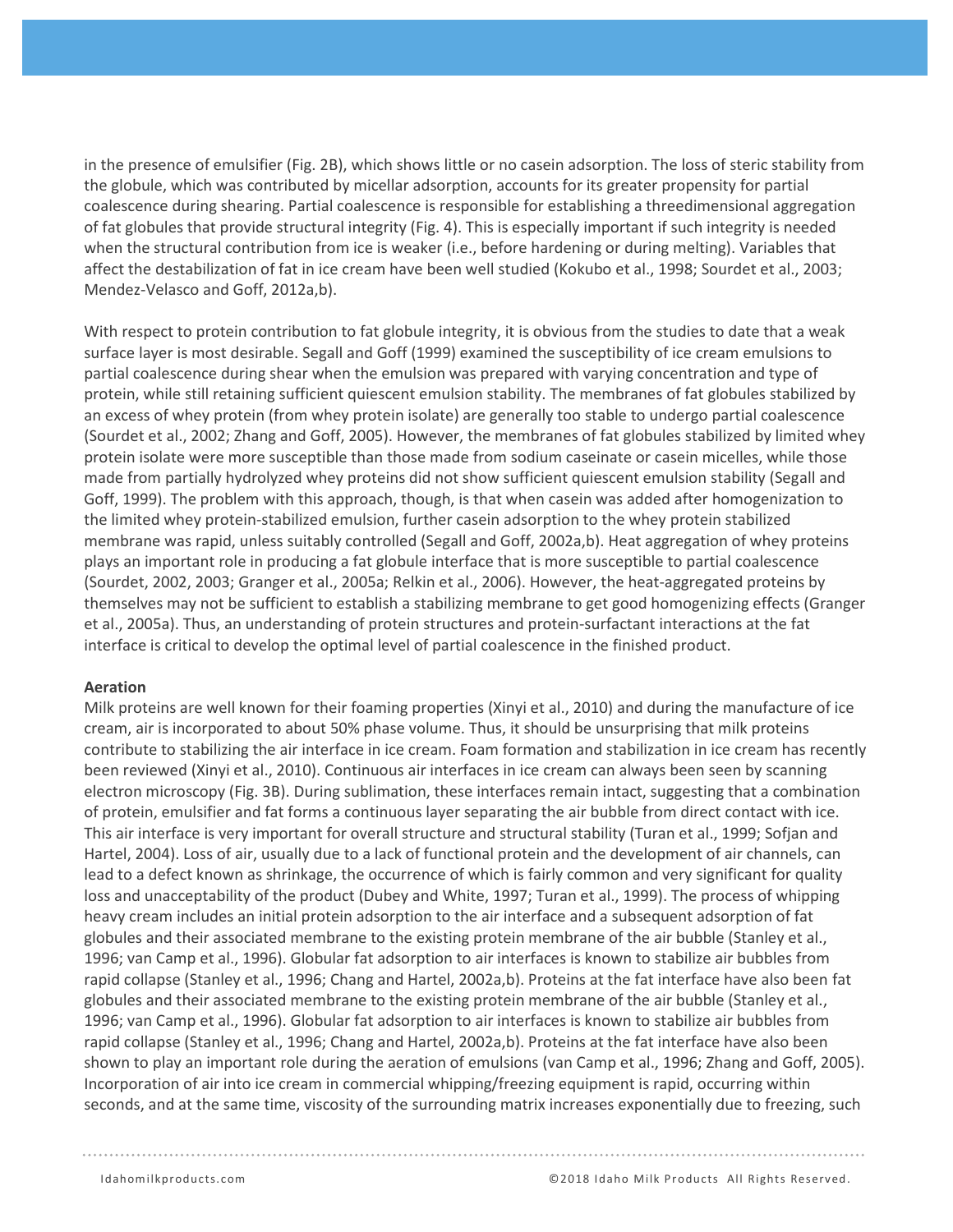that air bubbles after formation become physically trapped in a semi-solid matrix, making their collapse quite difficult.

Goff et al. (1999a) examined air interfaces in ice cream and fat-air interactions using transmission electron microscopy with freeze-substitution. The structures created by increasing levels of fat destabilization in ice cream (achieved through increased emulsifier concentration in the mix and batch versus continuous freezing) were observed as an increasing concentration of discrete fat globules at the air interface (as in Fig. 3B) and increasing coalescence and clustering of fat globules both at the air interface and within the serum phase (Fig. 4). Air interfaces at the highest levels of fat destabilization were not completely covered by fat globules. There was no evidence of a surface layer of free fat in the work of Goff et al. (1999a). Further, air interfaces in ice creams showing low level of fat adsorption to the air interface, due to very stable fat globule membranes Fig. 6 shows a very similar, continuous membrane to those from a formulation containing adsorbed fat, offering further suggestion that the air bubble membrane itself is comprised of protein, with discrete and partiallycoalesced fat globules subsequently adsorbed.

Proteins adsorbed to the air interfaces in ice cream are difficult to quantify. Zhang and Goff (2004) used immune-gold labeled b-casein and b-lactoglobulin in ice cream and visualized protein adsorption to the air interfaces by transmission electron microscopy. They showed that the air interfaces were stabilized to a great extent by soluble casein and whey proteins, when available, compared to casein micelles. Modifications of micellar casein to enhance soluble casein, for example by EDTA addition, also enhanced protein adsorption to the air interface (Zhang and Goff, 2004).

#### **Solution Behavior**

Milk proteins interact with water and the subsequent hydration is responsible for a variety of functional properties, including rheological behavior. Thus, freeze-concentration of proteins in ice cream must lead to a sufficient concentration to have a large impact on the viscosity of the unfrozen phase and its subsequent effect on ice crystallization, ice crystal stability and solute mobility (Flores and Goff, 1999; Regand and Goff, 2002). The cryo-concentration of casein micelles in the unfrozen serum phase in ice cream can easily be seen in Fig. 4. This has a large impact on all the other structural elements in ice cream (Sofjan and Hartel, 2004). Jonkman et al. (1998), who studied the effect of ice cream manufacture on the structure of casein micelles, found that the micelles per se were not affected by the process. Although the stability of the micelle was expected to be affected by low temperature, this was offset by an increasing concentration of milk salts in solution during freeze-concentration, such that the micelle remained intact in a similar state to that found in the mix (Fig. 4).

Polysaccharides are also added to ice cream mix to enhance solution viscosity and to impact on ice crystallization behavior. Commonly used polysaccharides can be incompatible in solution with milk proteins leading to a microscopic or macroscopic phase separation (Syrbe et al., 1998; Vega et al., 2005), a phenomenon that has been studied in milk and ice cream mixes (Garnier et al., 1995; Bourriot et al., 1999; Schorsch et al., 1999a, b, 2000). Goff et al. (1999b) examined the interaction between milk proteins and polysaccharides in frozen systems using labelled polysaccharides and fluorescence microscopy, and demonstrated a clear phase separation between the two, leading to discernable networks created by freezing from both locust bean gum and milk proteins (Fig. 6). The same phenomenon can be seen by transmission electron microscopy of ice cream, where when in solution with polysaccharides, the casein aggregates into distinct networks (Fig. 7). Flores and Goff (1999) demonstrated that milk proteins had a large impact on ice crystal size and stability. It thus appears that microscopic phase separation of the milk protein induced by polysaccharides, and "aggregation" of casein into a weak gel-like network, promoted also by freeze-concentration, may be at least partly responsible for ice crystal stability and for body and texture of the ice cream during consumption. It is well known that k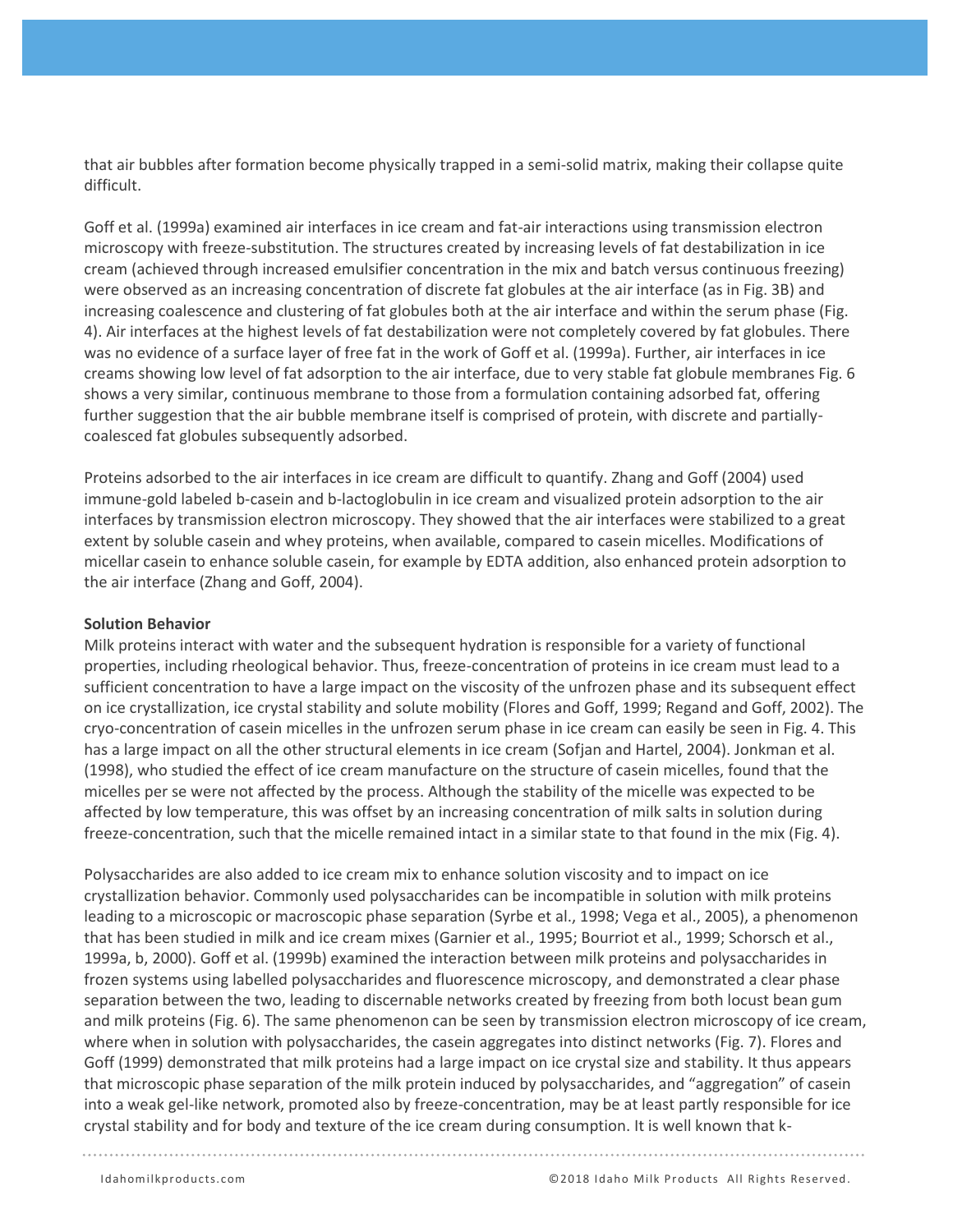carrageenan controls macroscopic phase separation between casein micelles and polysaccharide stabilizers in ice cream or ice cream mixes, although it has recently been shown that they are still phase separated at a microscopic scale (Vega and Goff, 2005; Vega et al., 2004, 2005). Spagnuolo et al. (2005) demonstrated that kcarrageenan interacts directly with casein micelles and k-carrageenan helices interact with each other, to form a weak structural network that holds the individual protein rich or polysaccharide-rich phases intact in a water-inwater type "emulsion", so they do not lead to macroscopic phase separation.

### **References**

Bourriot, S., Garnier, C. and Doublier, J.-L. (1999a). Phase separation, rheology and microstructure of micellar casein-guar gum mixtures. Food Hydrocoll. 13, 43-49.

Caldwell, K.B., Goff, H.D. and Stanley, D.W. (1992). A low-temperature scanning electron microscopy study of ice cream. I. Techniques and general microstructure. Food Struct 11, 1-9.

Chang, Y.-H. and Hartel, R.W. (2002a). Development of air cells in a batch ice cream freezer.J. Food Eng., 55, 71- 78.

Chang, Y.-H. and Hartel, R.W. (2002b). Stability of air cells in ice cream during hardening and storage. J. Food Eng., 55, 59-70.

Chen, J. and Dickinson, E. (1993). Time-dependent competitive adsorption of milk proteins and surfactants in oil in water emulsions. J. Sci. Food Agric. 62, 283-289.

Dubey, U.K. and White, C.H. (1997). Ice cream shrinkage. J. Dairy Sci. 80, 3439-3444.

Euston, S.E., Singh, H., Munro, P.A. and Dalgleish, D.G. (1995). Competitive adsorption between sodium caseinate and oil-soluble and water-soluble surfactants in oil-in-water emulsions. J. Food Sci. 60, 1151-1156. Euston, S.E., Singh, H., Munro, P.A. and Dalgleish, D.G. (1996). Oil-in-water emulsions stabilized by sodium caseinate or whey protein isolate as influenced by glycerol monostearate. J. Food Sci. 61, 916-920.

Flores, A.A. and Goff, H.D. (1999). Ice crystal size distributions in dynamically frozen model solutions and ice cream as affected by stabilizers. J. Dairy Sci. 82, 1399-1407.

Garnier, C., Schorsch, C. and Doublier, J.L. (1995). Phase separation in dextran/locust bean gum mixtures. Carbohydr. Polymers 28, 313-317.

Gelin, J.-L., Poyen, L., Courthadon, J.-L., Le Meste, M. and Lorient, D. (1994). Structural changes in oil-in-water emulsions during the manufacture of ice cream. Food Hydrocoll. 8, 299-308.

Gelin, J.-L., Poyen, L., Rizzotti, R., Le Meste, M., Courthadon, J.-L. and Lorient, D. (1996a). Interactions between food components in ice cream. Part 1. unfrozen emulsions. Food Hydrocoll. 10, 385-393.

Gelin, J.-L., Poyen, L., Rizzotti, R., Dacremont, C., Le Meste, M. and Lorient, D. (1996b). Interactions between food components in ice cream. Part 2. Structure-texture relationships. J. Text. Stud. 27, 199-215.

Goff, H.D. (1997). Colloidal aspects of ice cream - a review. Internat. Dairy J. 7, 363-373.

Goff, H.D. (2002). Formation and stabilisation of structure in ice cream and related products. Current Opin. Coll. Interf. Sci., 7, 432-437.

Goff, H. D. (2006). Ice cream, in, Advanced Dairy Chemistry – 2. Lipids, 3rd edn. P. F. Fox and P. L. H. McSweeney, eds. Kluwer Academic, New York, pp. 441-450.

Goff, H.D., Liboff, M., Jordan, W.K. and Kinsella, J.E. (1987). The effects of polysorbate 80 on the fat emulsion in ice cream mix: evidence from transmission electron microscopy studies. Food Microstruct. 6, 193-198.

Goff, H.D., Kinsella, J.E. and Jordan, W.K. (1989). Influence of various milk protein isolates on ice cream emulsion stability. J. Dairy Sci. 72, 385-397.

Goff, H.D., Verespej, E. and Smith, A.K. (1999a). A study of fat and air structures in ice cream. Int. Dairy J. 9, 785- 797.

Goff, H.D., Ferdinando, D. and Schorsch, C. (1999b). Fluorescence microscopy to study galactomannan structure in frozen sucrose and milk protein solutions. Food Hydrocoll. 13, 353-364.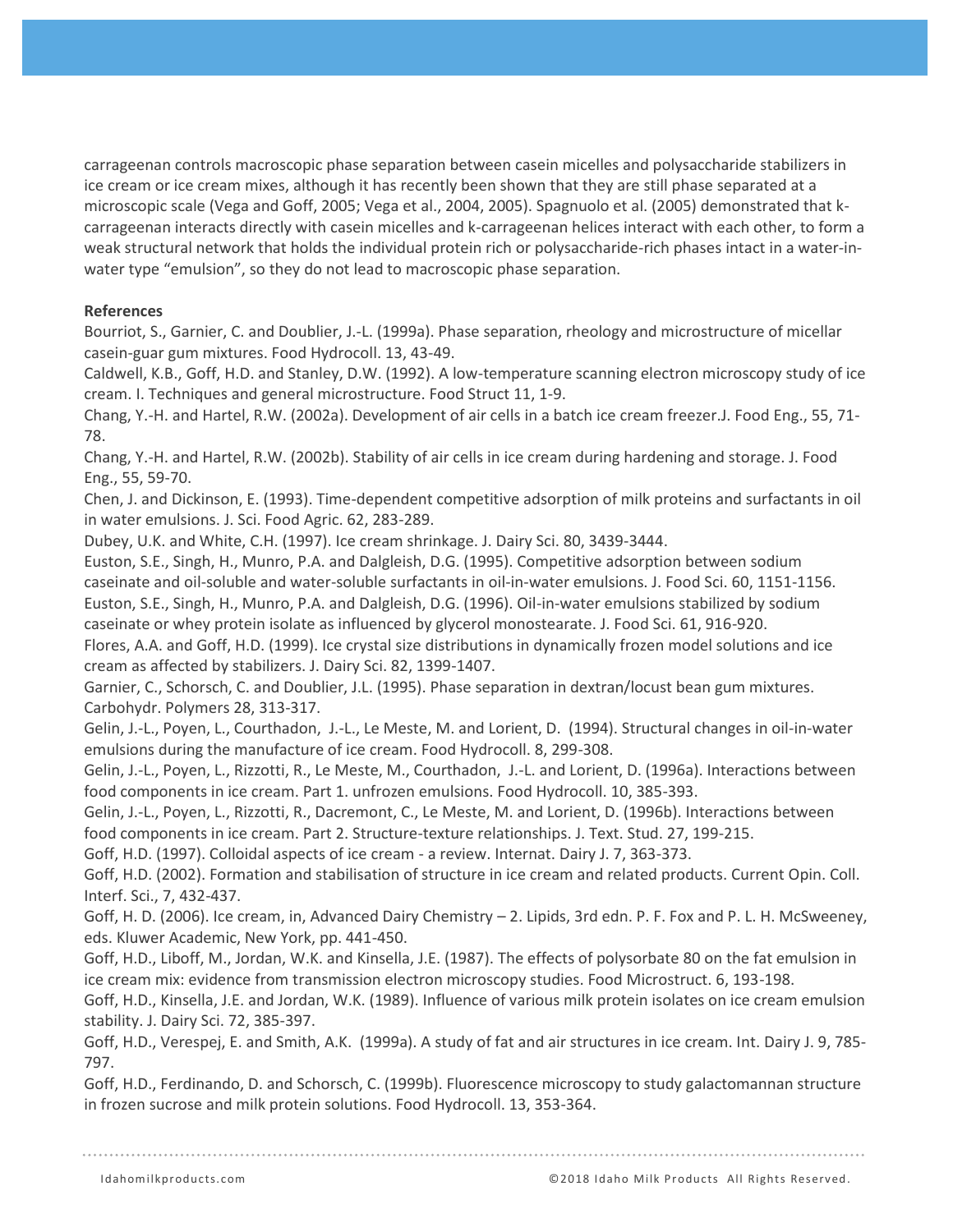Granger, C., Barey, P., Veschambre, P. and Cansell, M. (2005a). Physicochemical behavior of oilin-water emulsions: influence of milk protein mixtures, glycerol ester mixtures and fat characteristics. Coll. Surf B: Biointerf 42, 235-243.

Granger, C., Barey, P., Toutain, J. and Cansell, M. (2005b). Direct quantification of protein partitioning in oil-inwater emulsion by front-face fluorescence: avoiding the need for centrifugation. Coll. Surf. B: Biointerfaces 43, 158-162.

Jonkman, M.J., Walstra, P., van Boekel, M.A.J.S. and Cebula, D.J. (1999). Behavior of casein micelles under conditions comparable to those in ice cream. Int. Dairy J. 9, 201-205.

Kokubo, S., Sakurai, K., Iwaki, S., Tomita, M. and Yoshida, S. (1998). Agglomeration of fat globules during the freezing process of ice cream manufacturing. Milchwissenschaft 53, 206-209.

Mendez-Velasco, C. and Goff, H.D. (2012a). Fat aggregation in ice cream: a study on the types of fat interactions. Food Hydrocoll. 29, 152-159.

Mendez-Velasco, C. and Goff, H.D. (2012b). Fat structures as affected by unsaturated or saturated monoglyceride and their effect on ice cream structure, texture and stability. Int. Dairy J. 24: 33-39.

Muse, M.R. and Hartel, R.W. (2004). Ice cream structural elements that affect melting rate and hardness. J. Dairy Sci. 87, 1-10.

Regand, A. and Goff, H.D. (2002). Effect of biopolymers on structure and ice recrystallization in dynamicallyfrozen ice cream model systems. J. Dairy Sci. 85, 2722-2732.

Relkin, P., Sourdet, S., Smith, A.K., Goff, H.D. and Cuvelier, G. (2006). Effects of whey protein aggregation on fat globule microstructure in whipped frozen emulsions. Food Hydrocoll. 20, 1050-1056.

Schorsch, C., Jones, M. and Norton, I.T. (1999a). Thermodynamic incompatibility and microstructure of milk protein/locust bean gum/sucrose systems. Food Hydrocoll. 13, 8999.

Schorsch, C., Clark, A.H., Jones, M. and Norton, I.T. (1999b). Behaviour of milk protein/polysaccharide systems in high sucrose. Coll. Surf. B 12, 317-329.

Schorsch, C., Jones, M.G. and Norton, I.T. (2000). Phase behaviour of pure micellar casein/ kcarrageenan systems in milk salt ultrafiltrate. Food Hydrocoll. 14, 347-358.

Segall, K.I. and Goff, H.D. (1999). Influence of adsorbed milk protein type and surface concentration on the quiescent and shear stability of butteroil emulsions. Int. Dairy J. 9, 683-691.

Segall, K.I. and Goff, H.D. (2002a). Secondary adsorption of milk protein from the continuous phase to the oilwater interface in dairy emulsions. Int. Dairy J. 12, 889-897.

Segall, K.I. and Goff, H.D. (2002b). A modified processing routine for ice cream that promotes fat destabilization in the absence of added emulsifier. Internat. Dairy J. 12, 1013-1018.

Sofjan, R.P. and Hartel, R.W. (2004). Effects of overrun on structural and physical properties of ice cream. Int. Dairy J. 14, 255-262.

Sourdet, S., Relkin, P., Fosseux, P.-Y. and Aubry, V. (2002). Composition of fat protein layer in complex food emulsions at various weight ratios of casein-to-whey proteins. Lait 82, 567578.

Sourdet, S., Relkin, P. and Cesar, B. (2003). Effects of milk protein type and pre-heating on physical stability of Sourdet, S., Relkin, P., Fosseux, P.-Y. and Aubry, V. (2002). Composition of fat protein layer in complex food emulsions at various weight ratios of casein-to-whey proteins. Lait 82, 567578.

Sourdet, S., Relkin, P. and Cesar, B. (2003). Effects of milk protein type and pre-heating on physical stability of whipped and frozen emulsions. Coll. Surf B: Biointer. 31, 55-64.

Spagnuolo, P., Dalgleish, D.G., Goff, H.D. and Morris, E.R. (2005). Kappa-carrageenan interactions in systems containing casein micelles and polysaccharide stabilizers. Food Hydrocoll. 19, 371-377.

Stanley, D.W., Goff, H.D. and Smith, A.S. (1996). Texture-structure relationships in foamed dairy emulsions. Food Res. Int. 29, 1-13.

Syrbe, A., Bauer, W.J. and Klostermeyer, H. (1998). Polymer science concepts in dairy systems – an overview of milk protein and food hydrocolloid interaction. Int. Dairy J. 8, 179-193.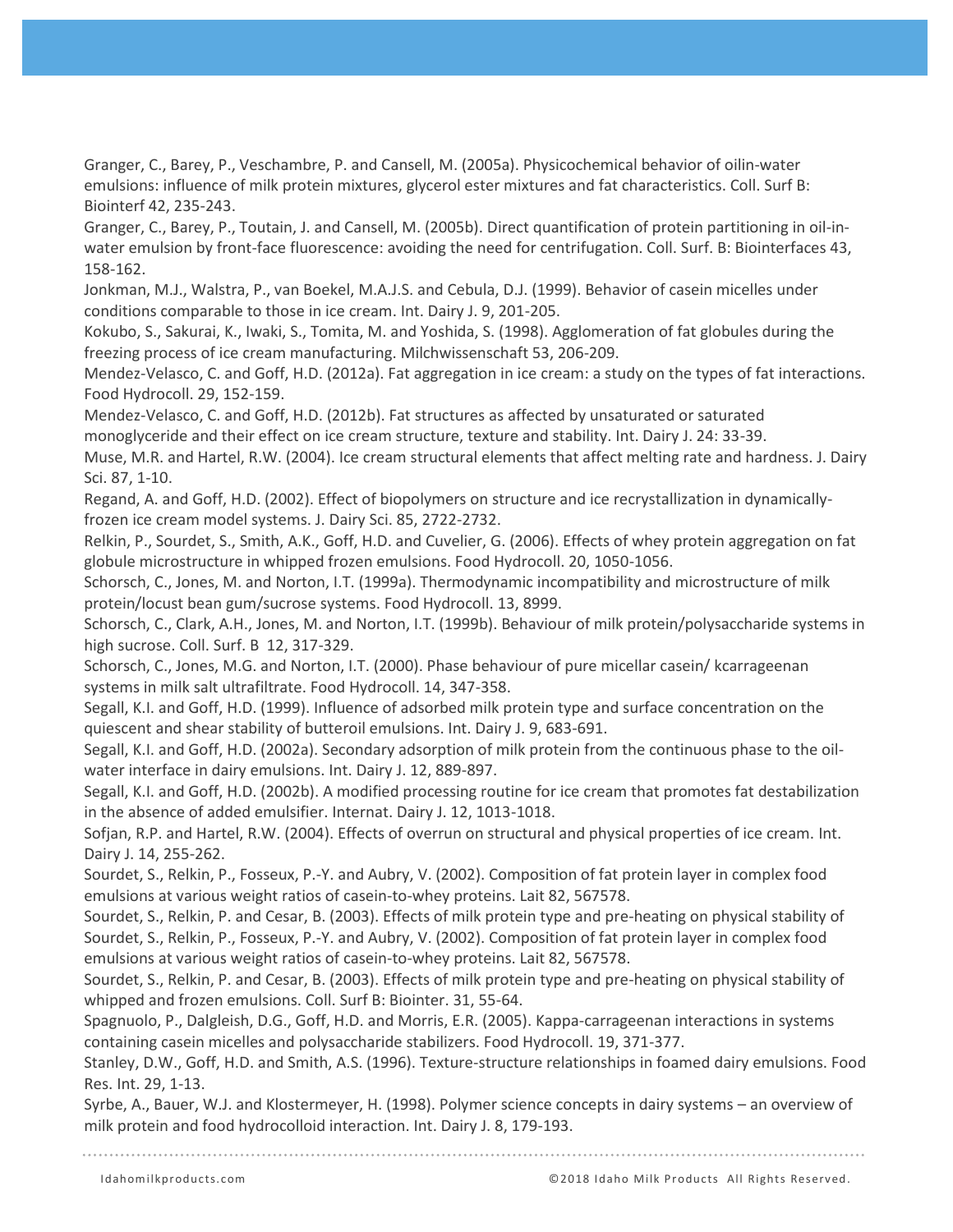Turan, S., Kirkland, M., Trusty, P.A. and Campbell, I. (1999). Interaction of fat and air in ice cream. Dairy Ind. Int. 64, 27-31.

van Camp, J., van Calenberg, S., van Oostveldt, P. and Huyghebaert, A. (1996). Aerating properties of emulsions stabilized by sodium caseinate and whey protein concentrate. Milchwissenschaft 51, 310-315.

Vega, C. and Goff, H.D. (2005). Phase separation in soft-serve ice cream mixes: rheology and microstructure. Int. Dairy J. 15, 249-254.

Vega, C., Andrew, R.A. and Goff, H.D. (2004). Serum separation in soft serve ice cream mixes. Milchwissenschaft 59, 284-287.

Vega, C., Dalgleish, D.G. and Goff, H.D. (2005). Effect of κ-carrageenan addition to dairy emulsions containing sodium caseinate and locust bean gum. Food Hydrocoll. 19, 187195.

Xinyi, E., Pei, Z.J. and Schmidt, K.A. (2010). Ice cream: Foam formation and stabilization – a review. Food Rev. Int. 26, 122-137.

Zhang, Z. and Goff, H.D. (2004). Protein distribution at air interfaces in dairy foams and ice cream as affected by casein dissociation and emulsifiers. Int. Dairy J. 14, 647-657.

Zhang, Z. and Goff, H.D. (2005). On fat destabilization and composition of the air interface in ice cream containing saturated and unsaturated monoglyceride. Int. Dairy J. 15, 495-500.

#### **FIGURES**



**Fig. 1.** Highly schematic illustration of the structure of ice cream mix and ice cream. Ice cream mix contains the partially crystalline fat globules and casein micelles as discrete particles in a solution of sugars (including lactose), salts, dispersed whey protein and stabilizers, etc. The surface of the fat globule demonstrates the competitive adsorption of casein micelles, globular, partially denatured whey proteins, b-casein and added emulsifiers. Ice cream contains the ice crystals, air bubbles and partially-coalesced fat globules as discrete phases within an unfrozen serum containing the dissolved material (including lactose). The partially-coalesced fat agglomerates adsorb to the surface of the air bubbles, which are also surrounded by protein and emulsifier, and link the bubbles through the lamellae between them.

Idahomilkproducts.com ©2018 Idaho Milk Products All Rights Reserved.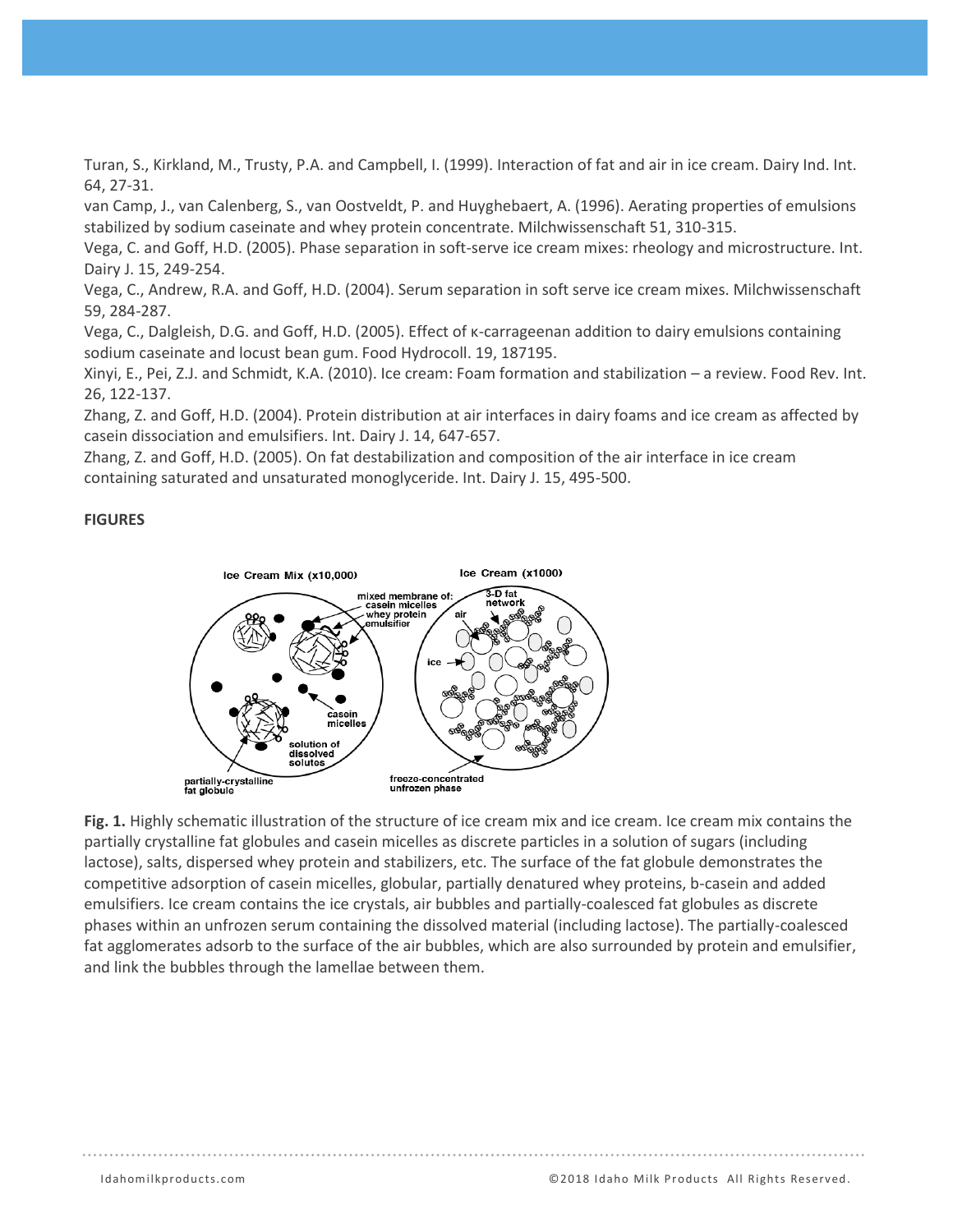

**Fig. 2.** Transmission electron micrographs showing the structure of fat and protein in ice cream mix in the absence (A) or presence (B) of emulsifier.  $f = fat$ ,  $c = case$ in micelle, bar = 1  $\mu$ m. For preparation method, see Goff et al. (1987).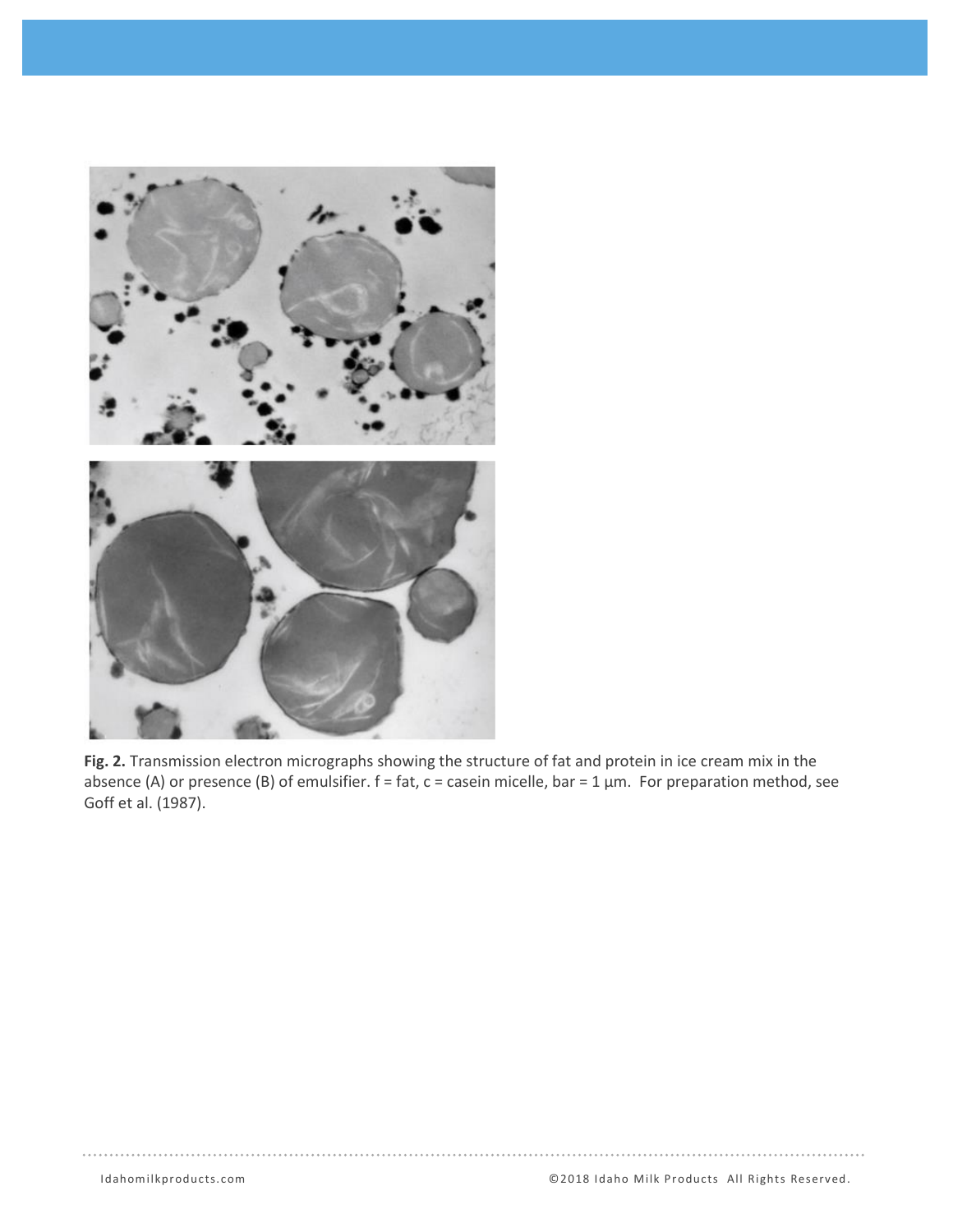

**Fig. 3.** Cryo-scanning electron micrographs of ice cream structure. (A) low magnification showing region dominated by ice crystals. Bar = 30 µm. (B) higher magnification showing close-up of air bubble interior and fat globules. Bar = 10 µm. a = air bubble, f = fat globule, i = ice crystal, s = unfrozen serum phase, For preparation method, see Caldwell et al. (1992).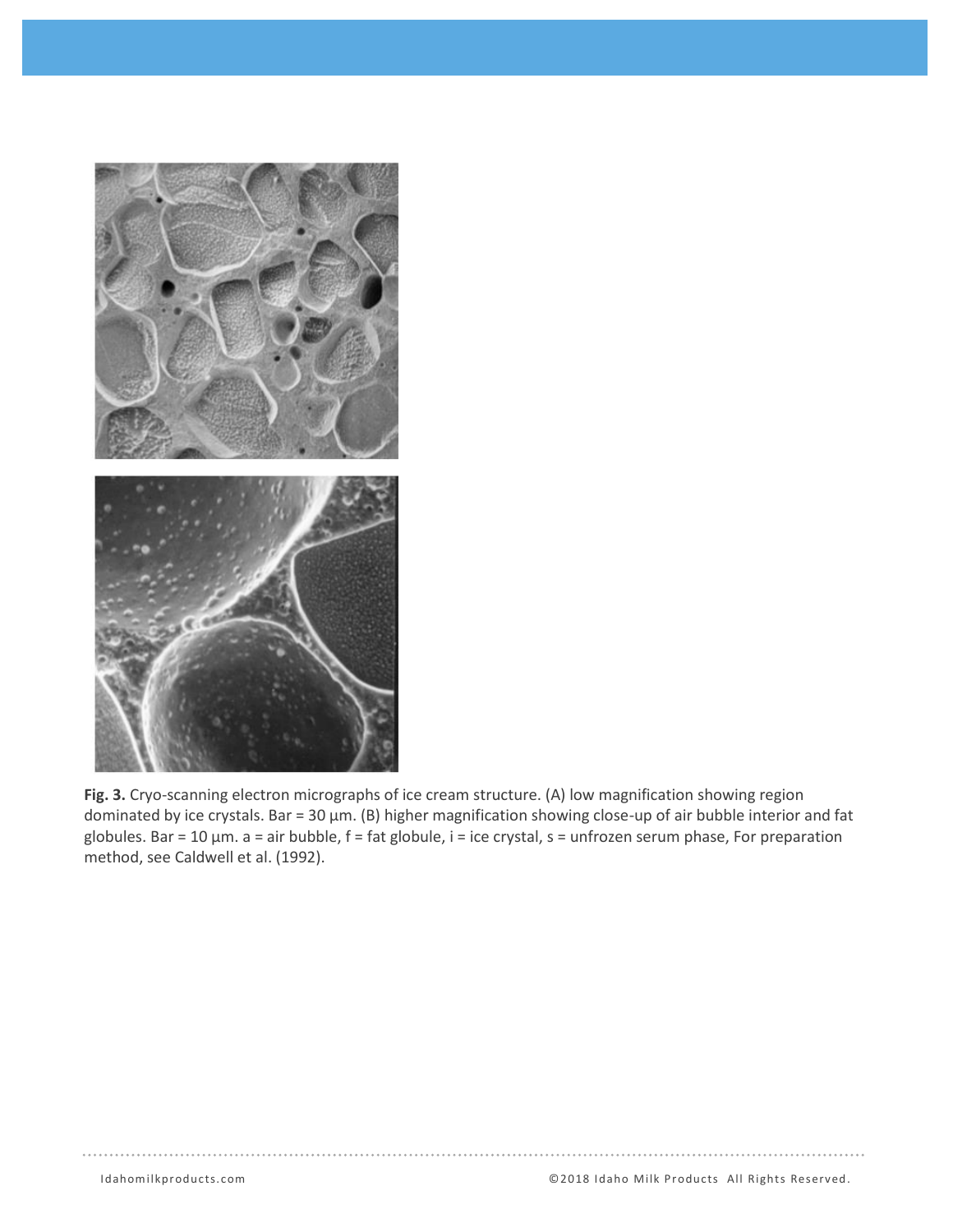

**Fig. 4.** A transmission electron micrograph prepared by freeze substitution showing the structure of partially coalesced fat, the freeze-concentration of casein micelles in the unfrozen phase and the interaction of fat at the air interface.  $a = a$ ir bubble,  $f = fat$  globule,  $i = ice$  crystal,  $s = serum$  phase packed with casein micelles, bar = 1 µm. For preparation method, see Goff et al. (1999a).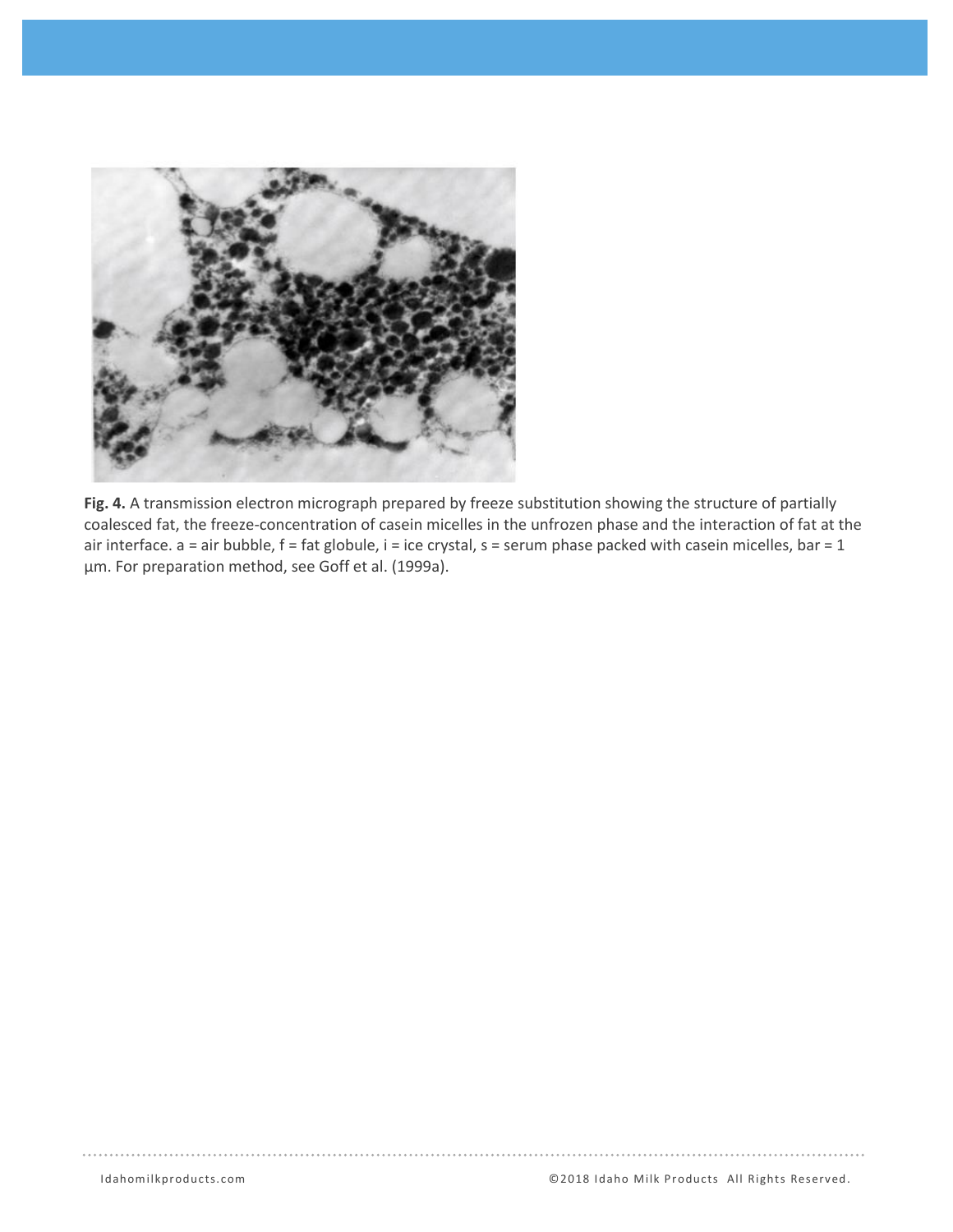

**Fig. 5.** Cryo-scanning electron micrographs of the air interface in ice cream showing a high level of fat adsorption (A) or a low level of fat adsorption (B). In both cases, the air interface surrounding the fat is comprised of protein. a = air bubble, bar in A = 30 µm, bar in B = 10 µm. For preparation method, see Caldwell et al. (1992).